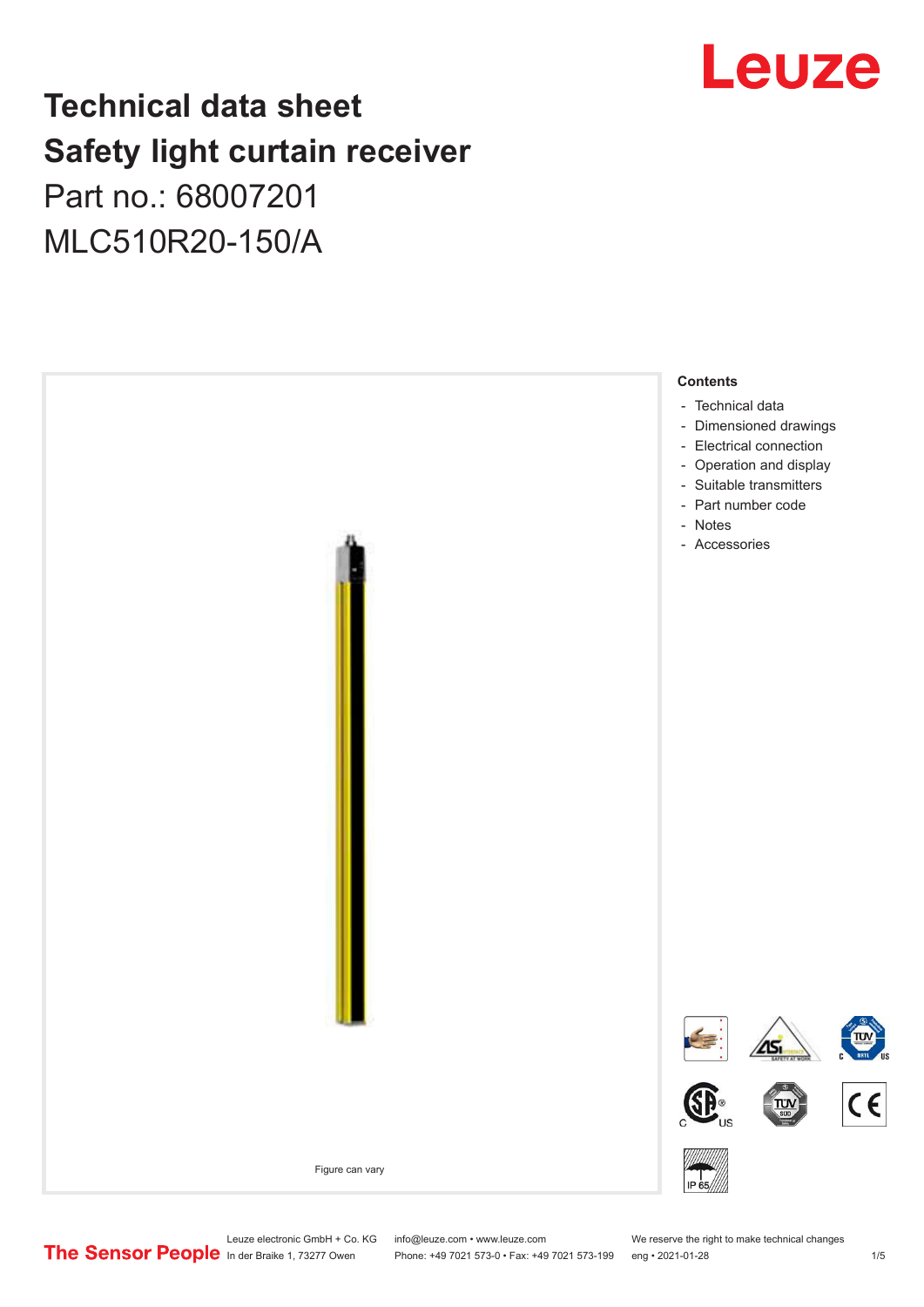## <span id="page-1-0"></span>**Technical data**

#### **Basic data**

| <b>Series</b> | <b>MLC 500</b>         |
|---------------|------------------------|
| Device type   | Receiver               |
| Contains      | 2x BT-NC sliding block |
| Application   | Hand protection        |

#### **Characteristic parameters**

| Type                        | 4, IEC/EN 61496          |
|-----------------------------|--------------------------|
| <b>SIL</b>                  | 3, IEC 61508             |
| <b>SILCL</b>                | 3, IEC/EN 62061          |
| Performance Level (PL)      | e, EN ISO 13849-1        |
| $PFH_n$                     | 7.73E-09 per hour        |
| Mission time T <sub>M</sub> | 20 years, EN ISO 13849-1 |
| Category                    | 4, EN ISO 13849          |

#### **Protective field data**

| Resolution              | $20 \text{ mm}$  |
|-------------------------|------------------|
| Protective field height | $150 \text{ mm}$ |
|                         |                  |

#### **Optical data**

**Synchronization Synchronization** Optical between transmitter and receiver

#### **Electrical data**

**Protective circuit COVER COVER COVER COVER COVER COVER COVER COVER COVER COVER COVER COVER COVER COVER COVER** 

## **Performance data Supply voltage U<sub>B</sub> Current consumption from AS-i**

**circuit**

#### **Timing**

**Response time** 4 ms **Restart delay time** 100 ms

#### **Interface**

**Type** AS-Interface Safety at Work

Short circuit protected

26.5 ... 31.6 V

50 mA

| AS-i                                        |                              |
|---------------------------------------------|------------------------------|
| <b>Function</b>                             | Process                      |
| AS-i profile                                | $S-0.B.F$                    |
| Slave address                               | 1.31 programmable, default=0 |
| Cycle time acc. to AS-i specifica-<br>tions | Max. 5 ms ms                 |

#### **Connection**

**Number of connections** 1 Piece(s)

| <b>Connection 1</b>       |                   |
|---------------------------|-------------------|
| <b>Function</b>           | Machine interface |
| <b>Type of connection</b> | Connector         |
| <b>Thread size</b>        | M <sub>12</sub>   |
| <b>Material</b>           | Metal             |
| No. of pins               | $5$ -pin          |

**Cable properties Permissible conductor cross section, typ.** 0.25 mm² **Length of connection cable, max.** 100 m **Permissible cable resistance to load, max.** 200 Ω

#### **Mechanical data**

| Dimension (W x H x L)       | 29 mm x 216 mm x 53 mm    |
|-----------------------------|---------------------------|
| <b>Housing material</b>     | Metal                     |
| <b>Metal housing</b>        | Aluminum                  |
| Lens cover material         | Plastic / PMMA            |
| <b>Material of end caps</b> | Diecast zinc              |
| Net weight                  | 300q                      |
| <b>Housing color</b>        | Yellow, RAL 1021          |
| <b>Type of fastening</b>    | Groove mounting           |
|                             | Mounting bracket          |
|                             | Mounting on Device Column |
|                             | Swivel mount              |
|                             |                           |

#### **Operation and display**

| Type of display | ' FD.      |
|-----------------|------------|
| Number of LEDs  | 2 Piece(s) |

#### **Environmental data**

| Ambient temperature, operation     | 055 °C     |
|------------------------------------|------------|
| Ambient temperature, storage       | $-3070 °C$ |
| Relative humidity (non-condensing) | $095\%$    |

### **Certifications**

| Degree of protection<br>IP 65                     |
|---------------------------------------------------|
|                                                   |
| <b>Protection class</b><br>Ш                      |
| <b>Certifications</b><br>c CSA US                 |
| c TÜV NRTL US                                     |
| <b>TÜV Süd</b>                                    |
| $50 \text{ m/s}^2$<br><b>Vibration resistance</b> |
| <b>Shock resistance</b><br>$100 \text{ m/s}^2$    |
| US 6,418,546 B<br><b>US patents</b>               |

#### **Classification**

| <b>Customs tariff number</b> | 85365019 |
|------------------------------|----------|
| eCl@ss 5.1.4                 | 27272704 |
| eCl@ss 8.0                   | 27272704 |
| eCl@ss 9.0                   | 27272704 |
| eCl@ss 10.0                  | 27272704 |
| eCl@ss 11.0                  | 27272704 |
| <b>ETIM 5.0</b>              | EC002549 |
| <b>ETIM 6.0</b>              | EC002549 |
| <b>ETIM 7.0</b>              | EC002549 |

# Leuze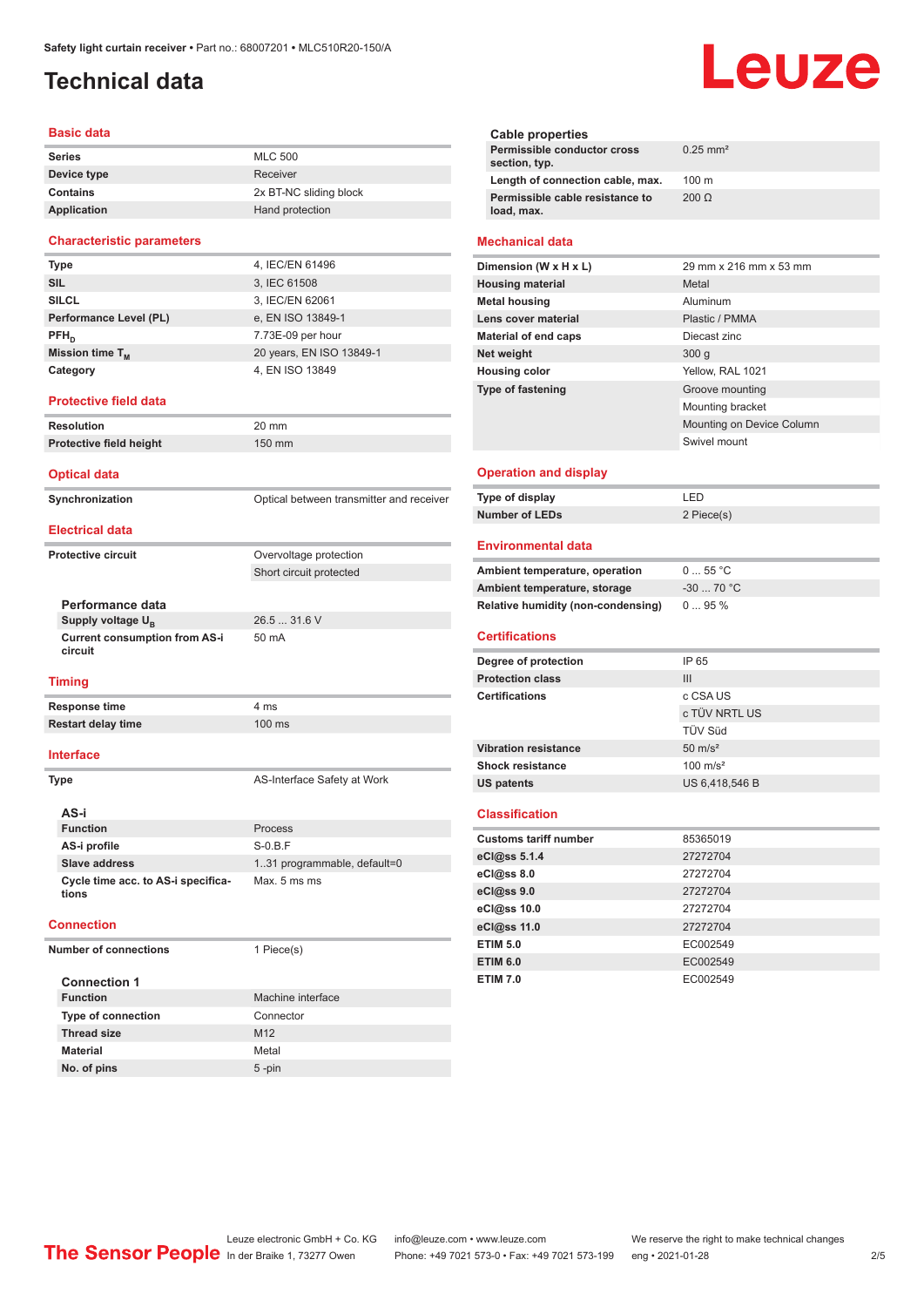## <span id="page-2-0"></span>**Dimensioned drawings**

# Leuze

All dimensions in millimeters

## Calculation of the effective protective field height  $H_{PFE} = H_{PFN} + B + C$



 $H<sub>PFE</sub>$  Effective protective field height = 167 mm

 $H_{\text{PFN}}$  Nominal protective field height = 150 mm<br>A Total height = 216 mm

Total height =  $216$  mm

B 7 mm

C 10 mm

R Effective protective field height  $H_{PFE}$  goes beyond the dimensions of the optics area to the outer borders of the circles labeled with R.

## **Electrical connection**

## **Connection 1**

| <b>Function</b>           | Machine interface |
|---------------------------|-------------------|
| <b>Type of connection</b> | Connector         |
| <b>Thread size</b>        | M <sub>12</sub>   |
| <b>Type</b>               | Male              |
| <b>Material</b>           | Metal             |
| No. of pins               | $5$ -pin          |
| Encoding                  | A-coded           |

## **Pin Pin assignment 1** AS-i+ **2** n.c. **3** AS-i-**4** n.c. **5** n.c.



## **Operation and display**

| <b>LED</b>     | <b>Display</b>          | <b>Meaning</b>                                |
|----------------|-------------------------|-----------------------------------------------|
| $\mathbf{1}$   | Off                     | Device switched off                           |
|                | Red, continuous light   | Protective field interrupted                  |
|                | Red, flashing, 1 Hz     | External error                                |
|                | Red, flashing, 10 Hz    | Internal error                                |
|                | Green, flashing, 1 Hz   | Protective field free, weak signal            |
|                | Green, continuous light | Protective field free                         |
| $\overline{2}$ | Off                     | No voltage                                    |
|                | On                      | OSSD off, transmission channel C2             |
|                | Green, continuous light | AS-i slave communicating with AS-i master     |
|                | Red, continuous light   | AS-i slave not communicating with AS-i master |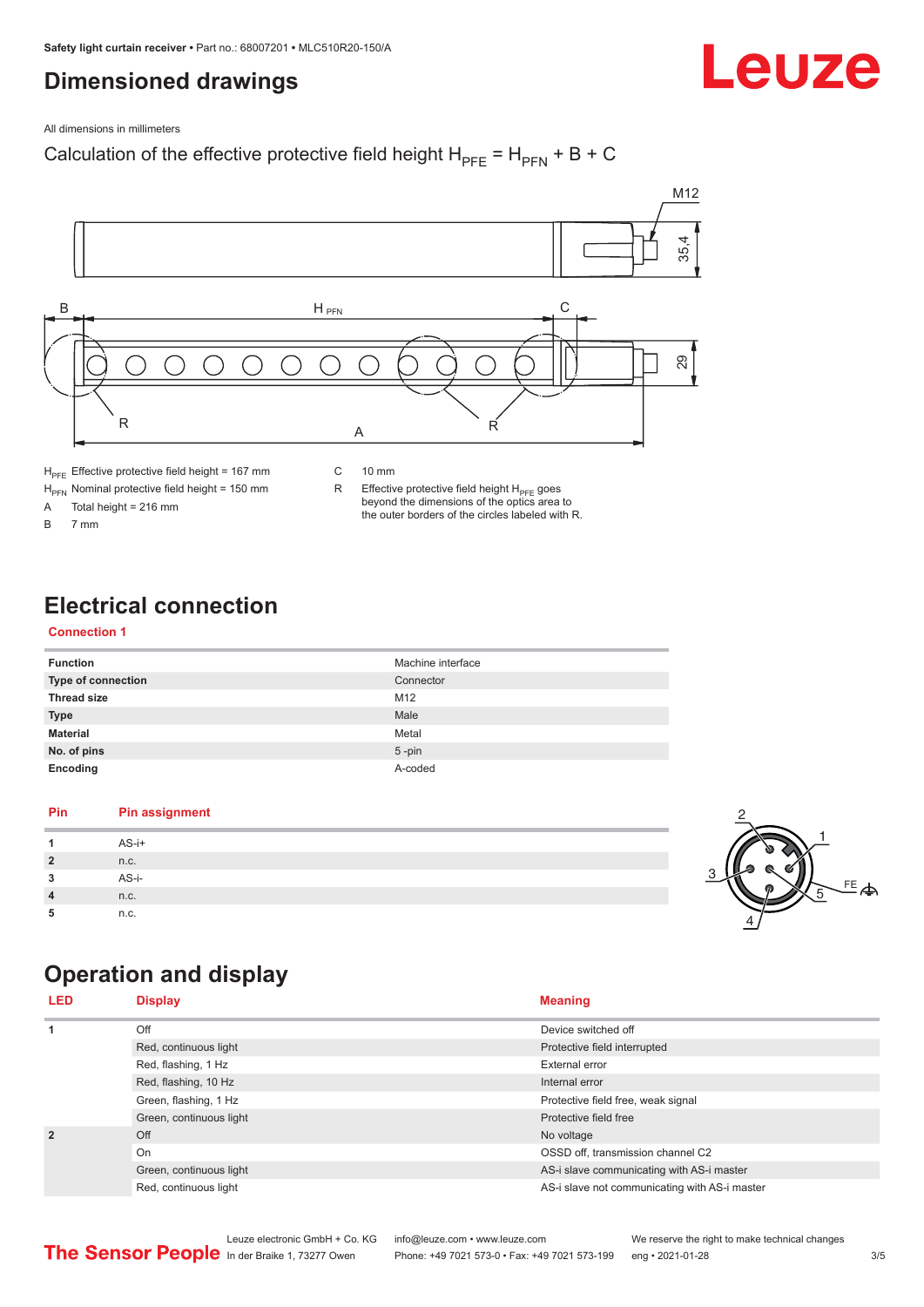## <span id="page-3-0"></span>**Operation and display**

| <b>LED</b>   | <b>Display</b>                  | <b>Meaning</b>                                       |
|--------------|---------------------------------|------------------------------------------------------|
| $\mathbf{2}$ | Yellow, flashing                | AS-i slave has invalid address 0                     |
|              | Red, flashing                   | AS-i slave device error or AS-i connection defective |
|              | Red/green, flashing alternately | Periphery error                                      |

## **Suitable transmitters**

| Part no. | <b>Designation</b> | <b>Article</b>                      | <b>Description</b>                                                                                                                                                     |
|----------|--------------------|-------------------------------------|------------------------------------------------------------------------------------------------------------------------------------------------------------------------|
| 68006201 | MLC500T20-150/A    | Safety light curtain<br>transmitter | Resolution: 20 mm<br>Protective field height: 150 mm<br>Operating range: 0  15 m<br>Interface: AS-Interface Safety at Work<br>Connection: Connector, M12, Metal, 5-pin |

## **Part number code**

|            | Part designation: MLCxyy-za-hhhhei-ooo                                                                                                                                                                                                                                                      |  |
|------------|---------------------------------------------------------------------------------------------------------------------------------------------------------------------------------------------------------------------------------------------------------------------------------------------|--|
| <b>MLC</b> | <b>Safety light curtain</b>                                                                                                                                                                                                                                                                 |  |
| x          | <b>Series</b><br>3: MLC 300<br>5: MLC 500                                                                                                                                                                                                                                                   |  |
| уy         | <b>Function classes</b><br>00: transmitter<br>01: transmitter (AIDA)<br>02: transmitter with test input<br>10: basic receiver - automatic restart<br>11: basic receiver - automatic restart (AIDA)<br>20: standard receiver - EDM/RES selectable<br>30: extended receiver - blanking/muting |  |
| z          | Device type<br>T: transmitter<br>R: receiver                                                                                                                                                                                                                                                |  |
| a          | <b>Resolution</b><br>14: 14 mm<br>20:20 mm<br>30:30 mm<br>40:40 mm<br>90: 90 mm                                                                                                                                                                                                             |  |
| hhhh       | Protective field height<br>150  3000: from 150 mm to 3000 mm                                                                                                                                                                                                                                |  |
| e          | <b>Host/Guest (optional)</b><br>H: Host<br>MG: Middle Guest<br>G: Guest                                                                                                                                                                                                                     |  |
| j.         | Interface (optional)<br>/A: AS-i                                                                                                                                                                                                                                                            |  |
| 000        | Option<br>/V: high Vibration-proof<br>EX2: explosion protection (zones 2 + 22)<br>SPG: Smart Process Gating                                                                                                                                                                                 |  |
|            | <b>Note</b>                                                                                                                                                                                                                                                                                 |  |
|            | $\&$ A list with all available device types can be found on the Leuze website at www.leuze.com.                                                                                                                                                                                             |  |

Leuze